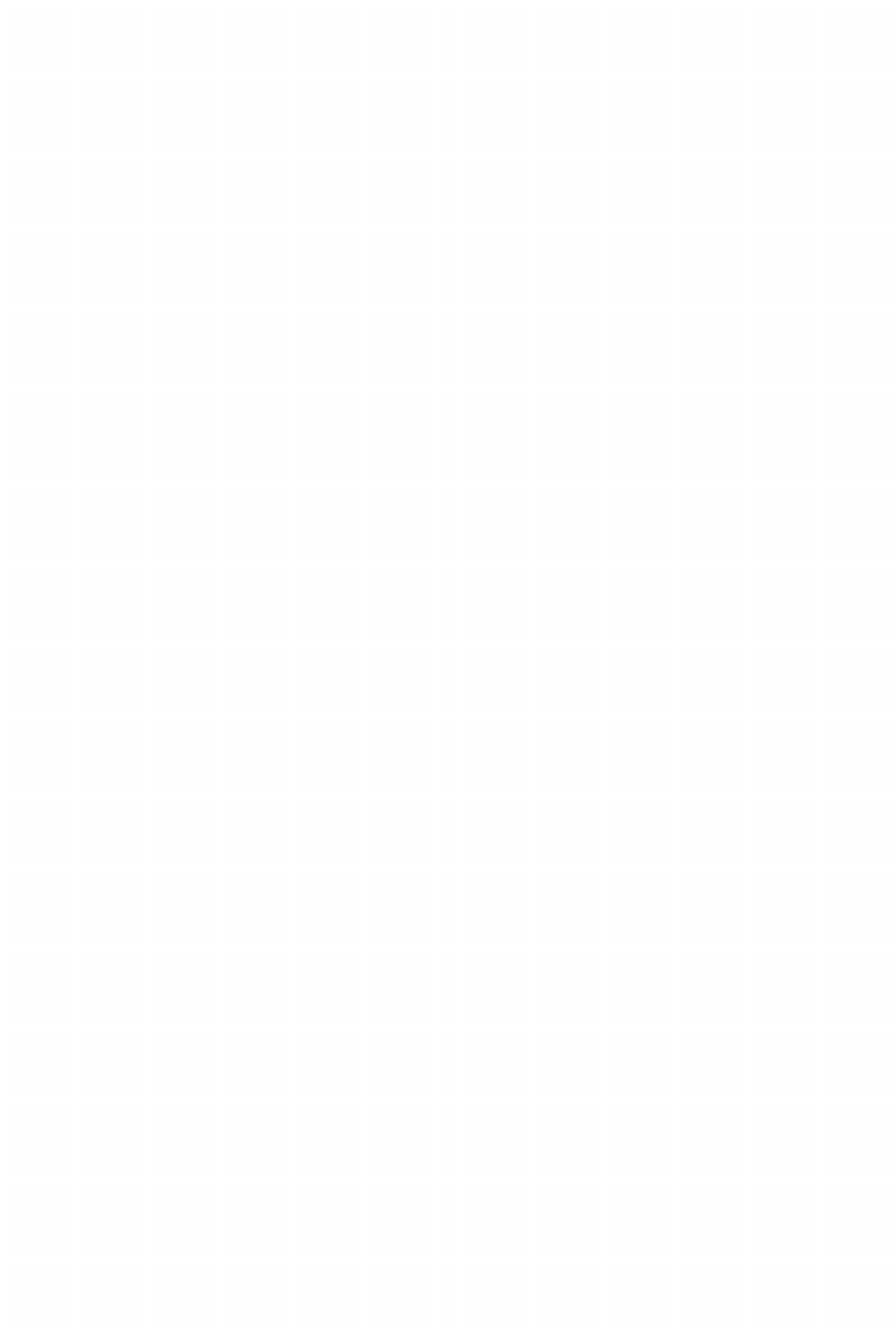# SECOND ADDITIONAL PROTOCOL TO THE CONSTITUTION OF THE UNIVERSAL POSTAL UNION

## CONTENTS

## Art

| I. (art 21 amended) | Expenditure of the Union. Contributions of member countries                         |
|---------------------|-------------------------------------------------------------------------------------|
| -11.                | Choice of contribution class                                                        |
| III.                | Accession to the Additional Protocol and to the other Acts of the Union             |
| IV.                 | Entry into force and duration of the Additional Protocol to the Constitution of the |
|                     | Universal Postal Union                                                              |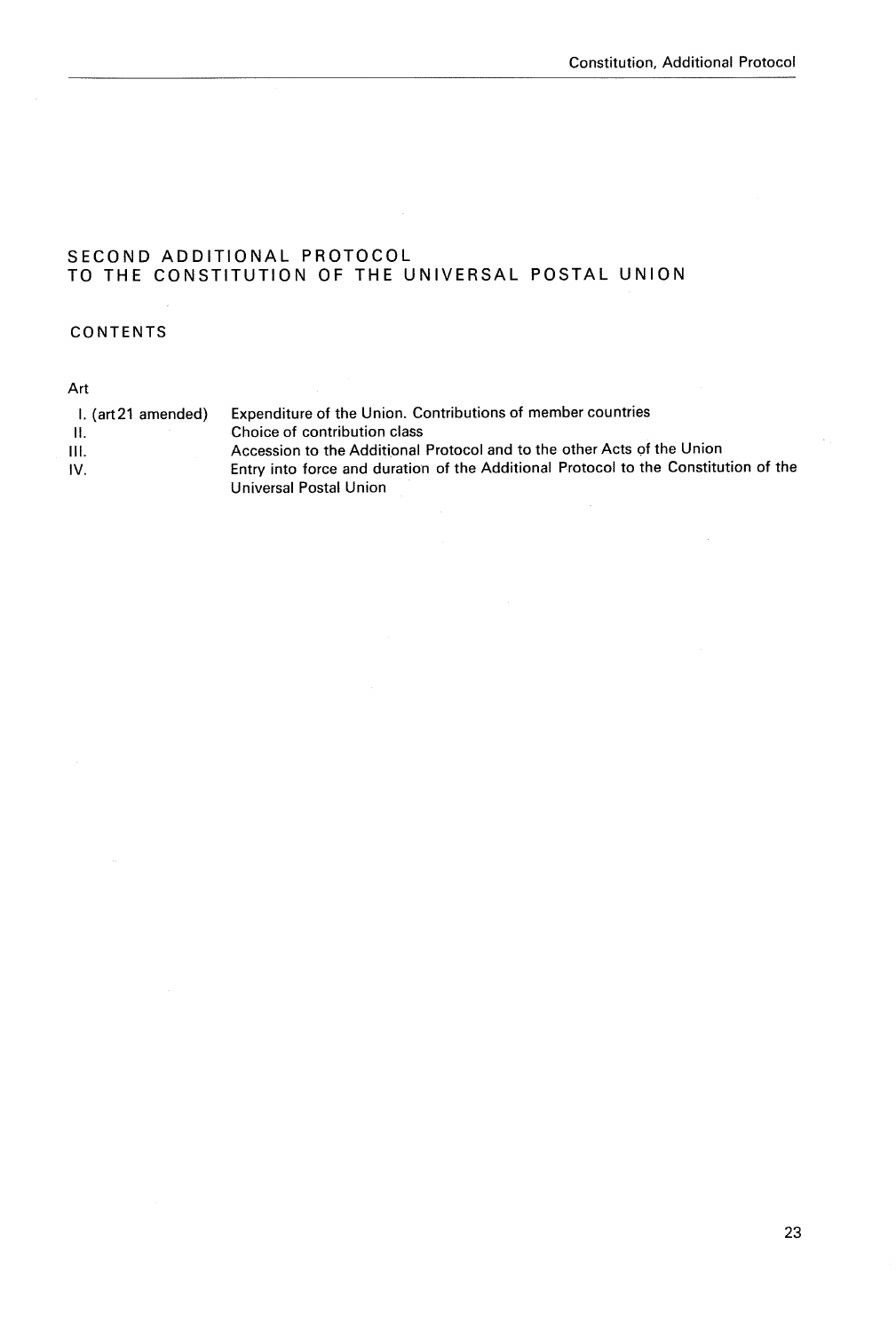## SECOND ADDITIONAL PROTOCOL TO THE CONSTITUTION OF THE UNIVERSAL POSTAL UNION <sup>1</sup>

The plenipotentiaries of the Governments of the member countries of the Universal Postal Union, met in Congress at Lausanne, in view of article 30, § 2, of the Constitution of the Universal Postal Union concluded at Vienna on 10 July 1964 have adopted, subject to ratification, the following amendments to that Constitution.

Article 1 (Article 21 amended)

Expenditure of the Union. Contributions of member countries

1. Each Congress shall fix the maximum amount which:

(a) the expenditure of the Union may reach annually;

(b) the expenditure relating to the organization of the next Congress may reach.

2. The maximum amount for expenditure referred to in § 1 may be exceeded if circumstances so require, provided that the relevant provisions of the General Regulations are observed.

3. The expenses of the Union, including where applicable the expenditure envisaged in § 2, shall be jointly borne by the member countries of the Union. For this purpose, each member country shall choose the contribution class in which it intends to be included. The contribution classes shall be laid down in the General Regulations.

4. ln the case of accession or admission to the Union under article 11, the Government of the Swiss Confederation shall fix, by agreement with the Government of the country concerned, the contribution class into which the latter country is to be placed for the purpose of apportioning the expenses of the Union.

Article Il

Choice of contribution class

Article 1, § 3, shall be applicable before the entry into force of this Additional Protocol.

#### Article Ill

Accession to the Additional Protocol and to the other Acts of the Union

1. Member countries which have not signed the present Protocol may accede to it at any time.

2. Member countries which are party to the Acts renewed by Congress but which have not signed them, shall accede thereto as soon as possible.

3. Instruments of accession relative to the cases set forth in §§ 1 and 2 shall be sent through diplomatie channels to the Government of the country in which the seat of the Union is situated, which shall notify the member countries of these deposits.

<sup>1</sup>The Constitution of the Universal Postal Union was concluded by the 1964 Vienna Congress and appears in volume 111 of the Documents of that Congress. The first Additional Protocol was adopted at the 1969 Tokyo Congress.